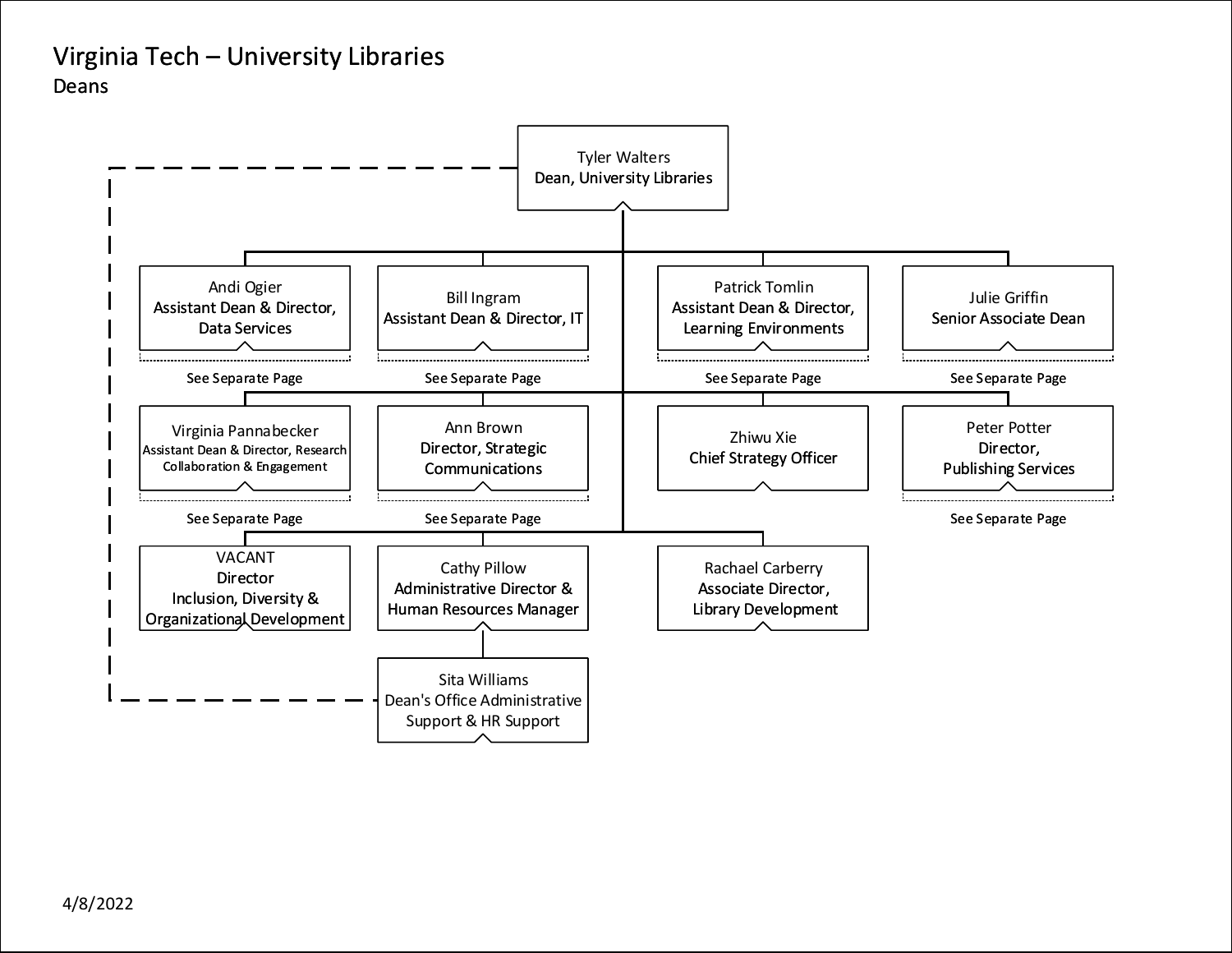#### <span id="page-1-0"></span>Virginia Tech – University Libraries Senior Associate Dean

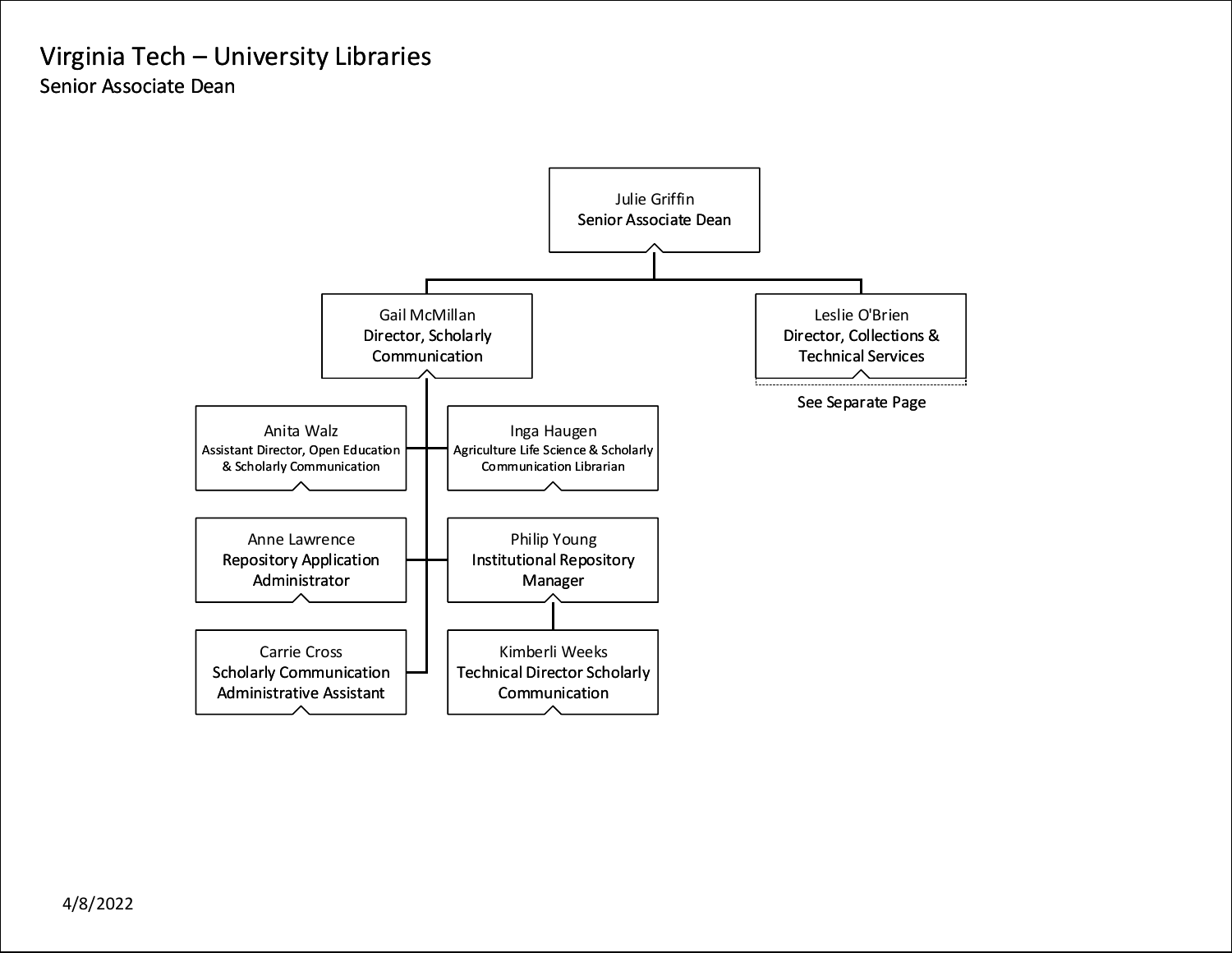## <span id="page-2-0"></span>Virginia Tech – University Libraries Strategic Communications

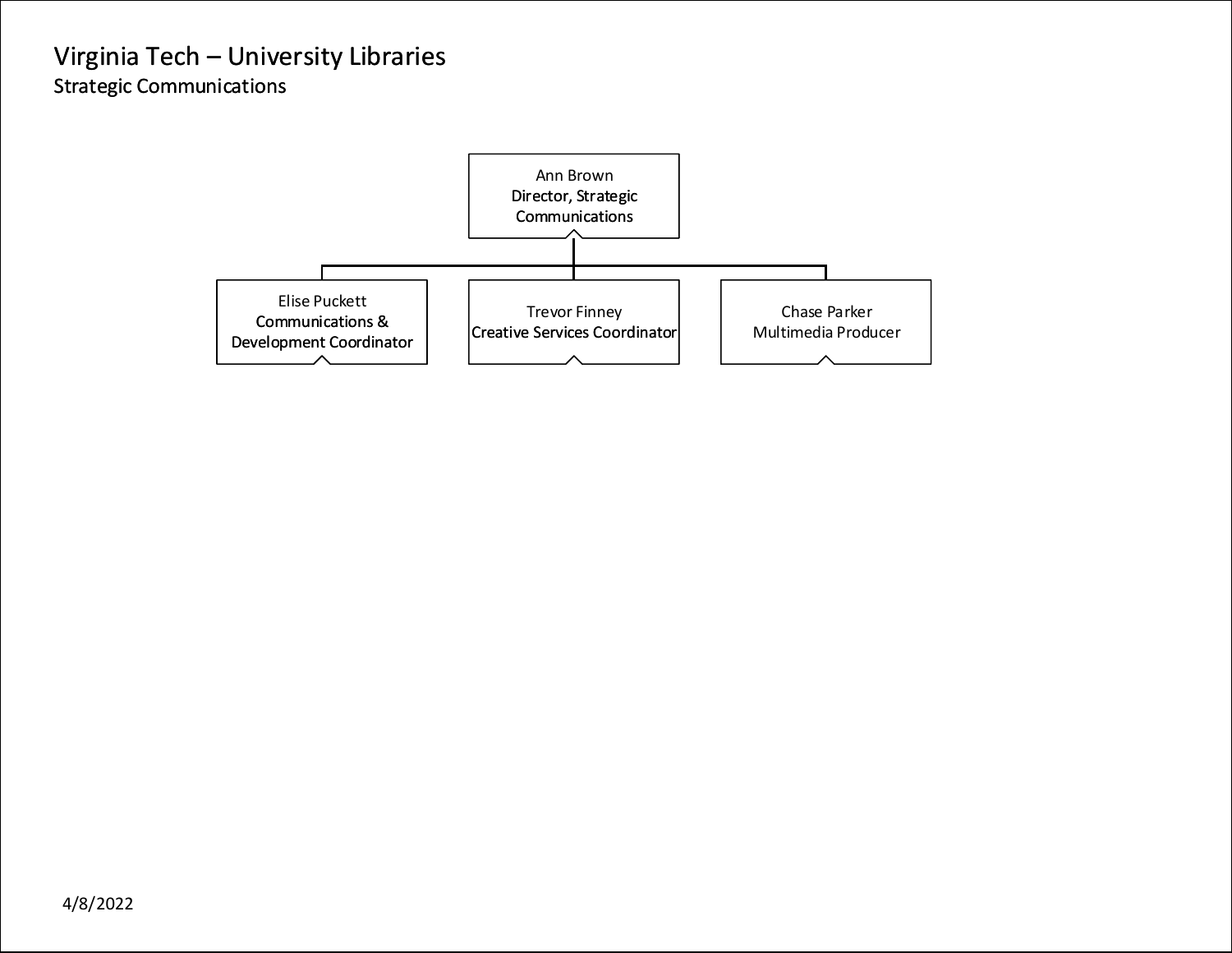## <span id="page-3-0"></span>Virginia Tech – University Libraries Publishing

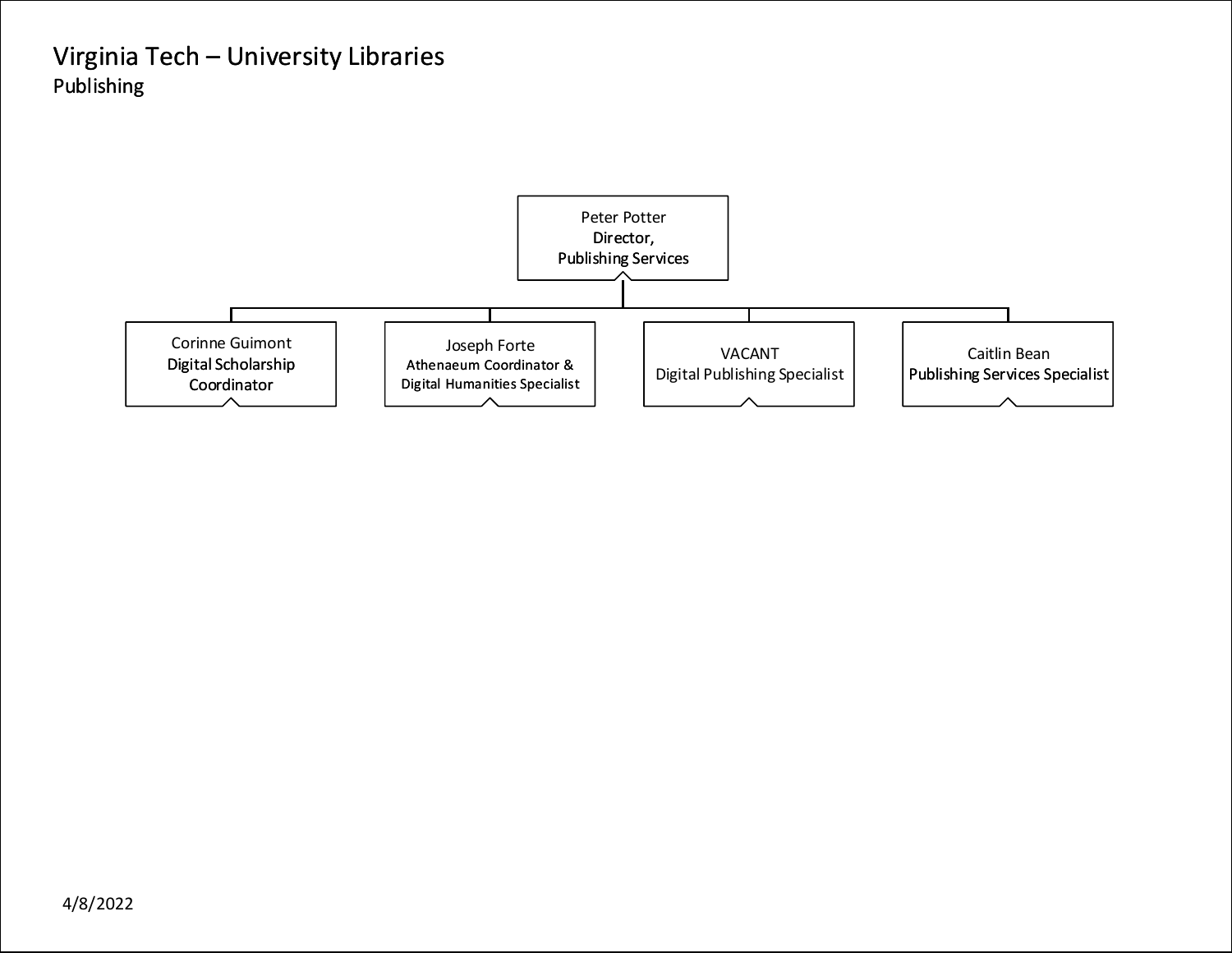<span id="page-4-0"></span>Collections & Technical Services

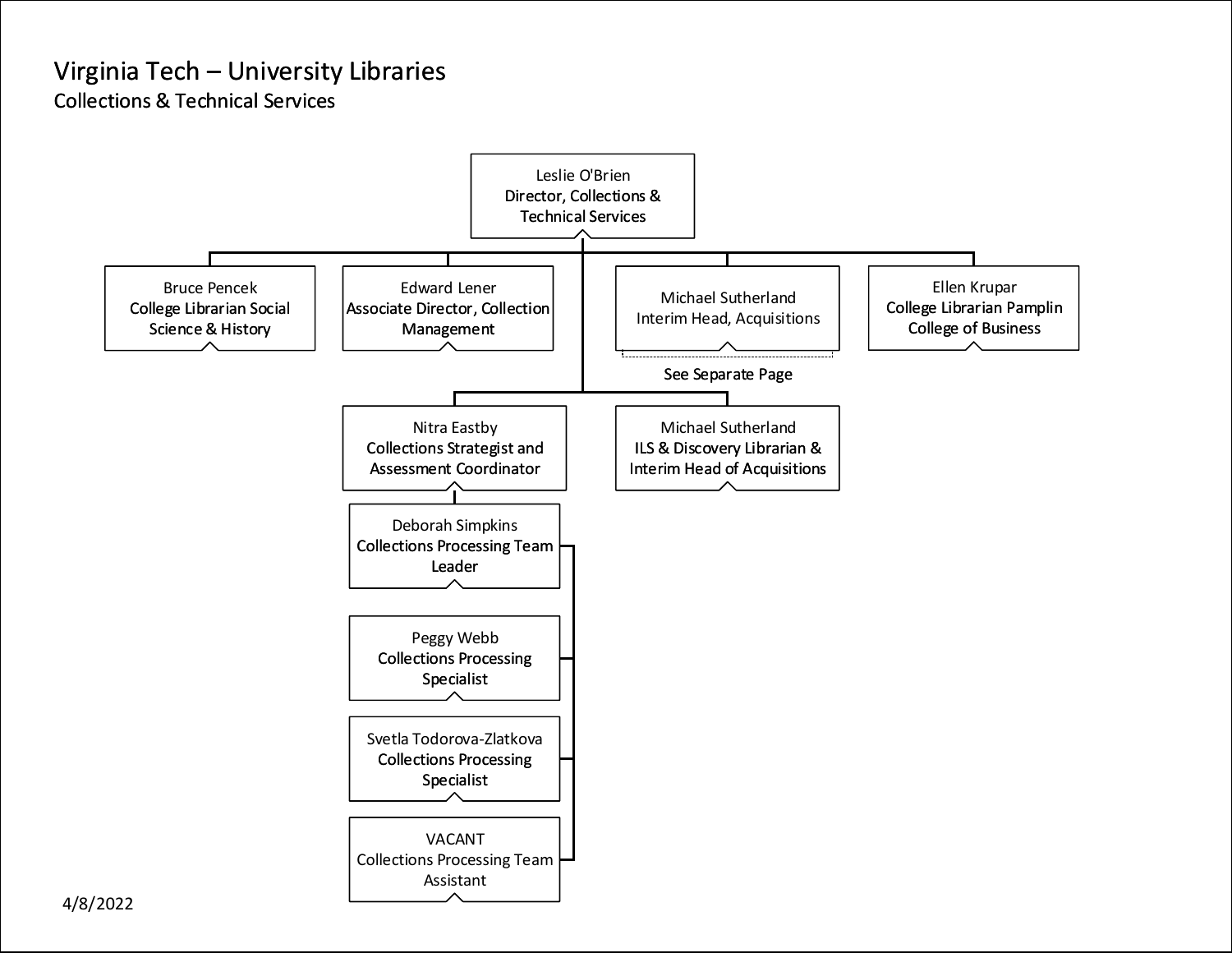## <span id="page-5-0"></span>Virginia Tech – University Libraries Acquisitions

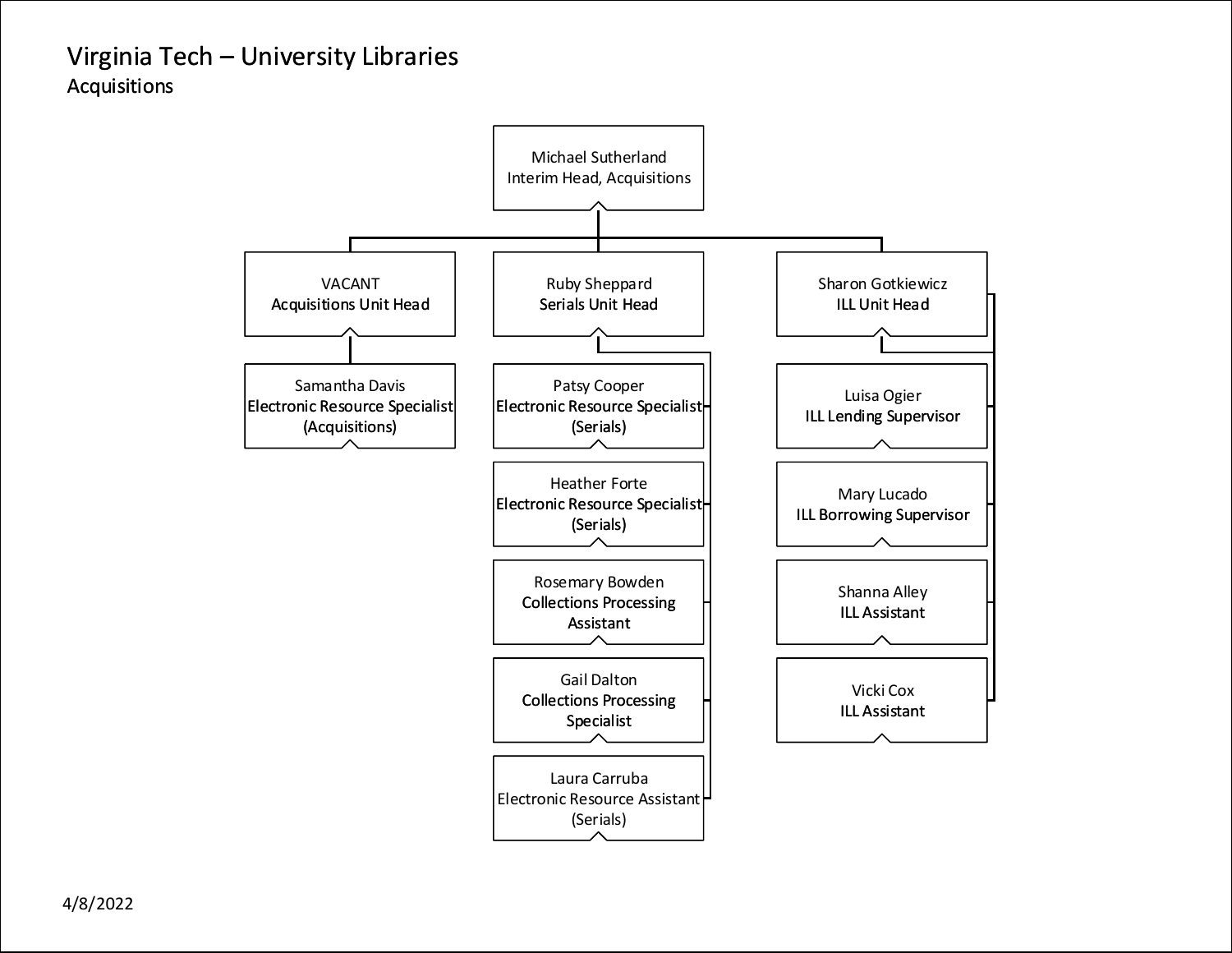<span id="page-6-0"></span>Assistant Dean, Research Collaboration & Engagement

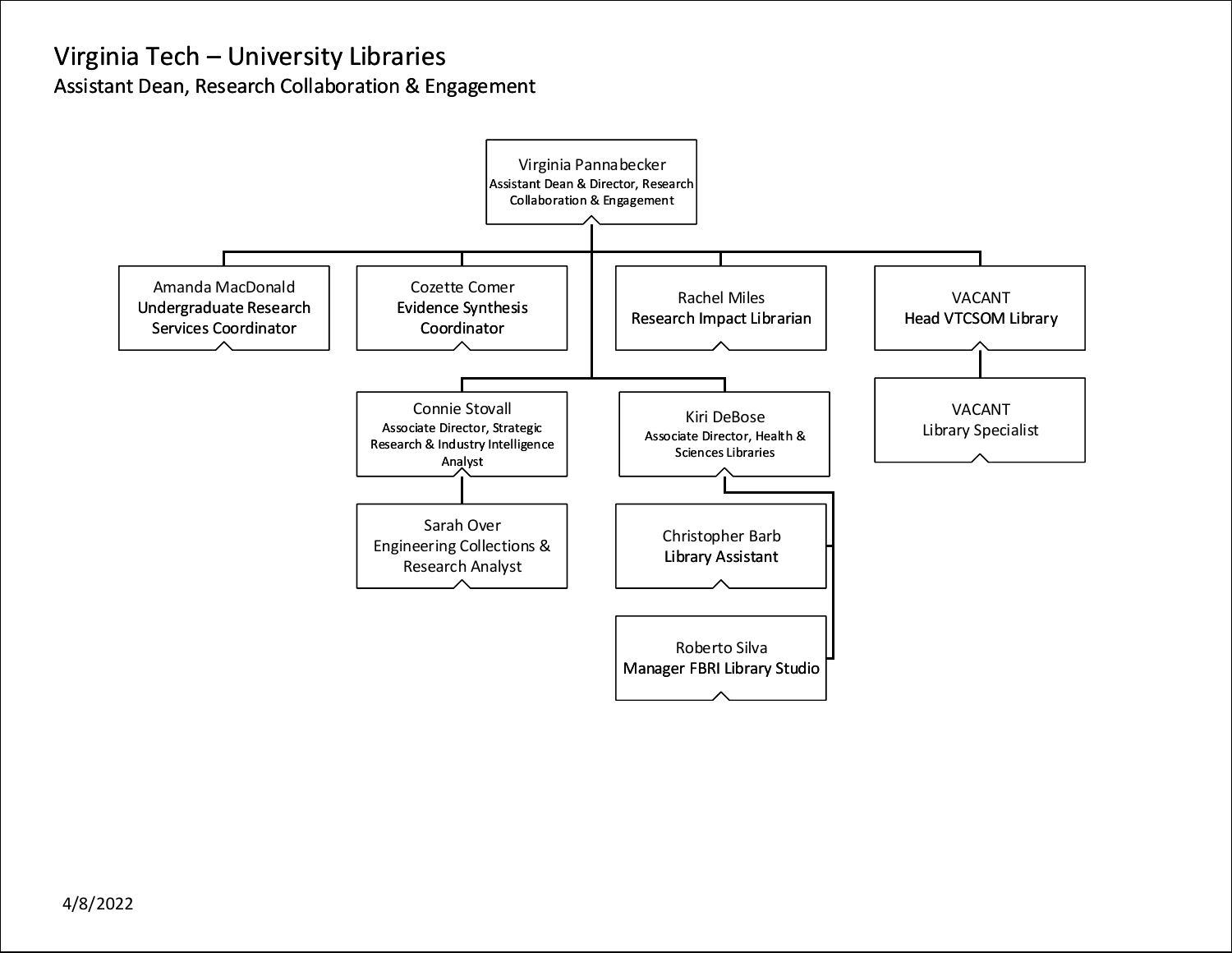<span id="page-7-0"></span>Assistant Dean, Data Services

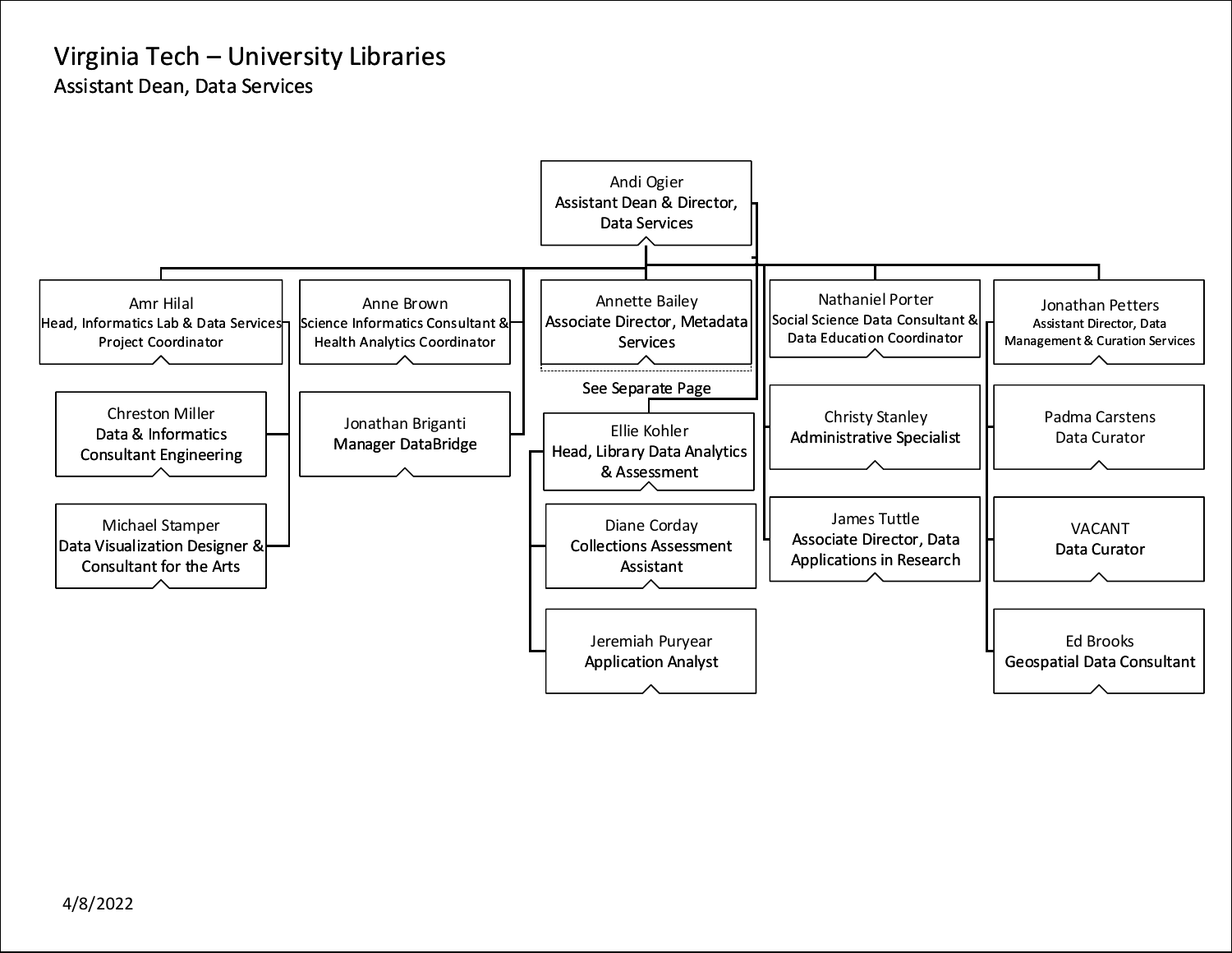### <span id="page-8-0"></span>Virginia Tech – University Libraries Metadata Services

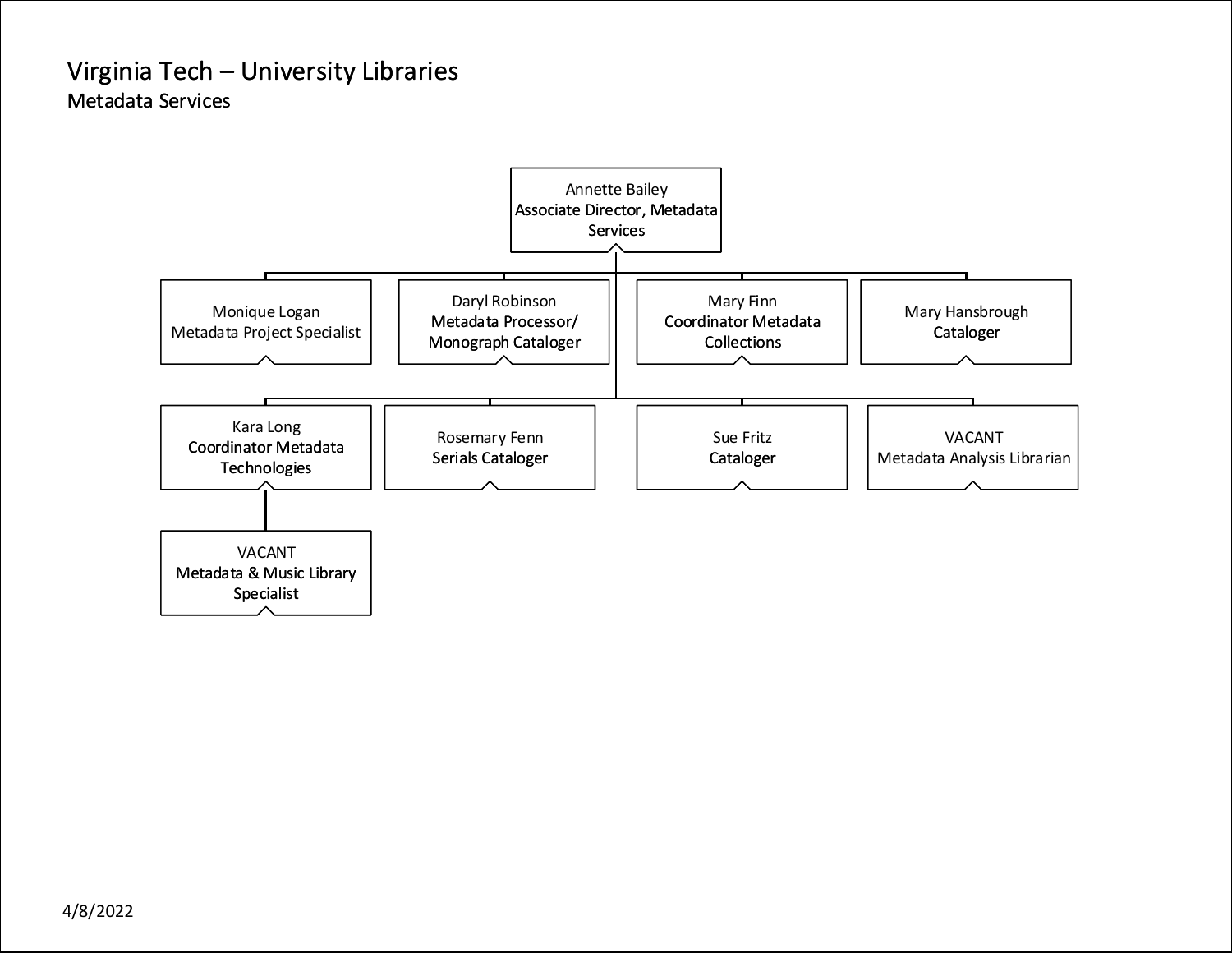<span id="page-9-0"></span>Assistant Dean, Learning Environments

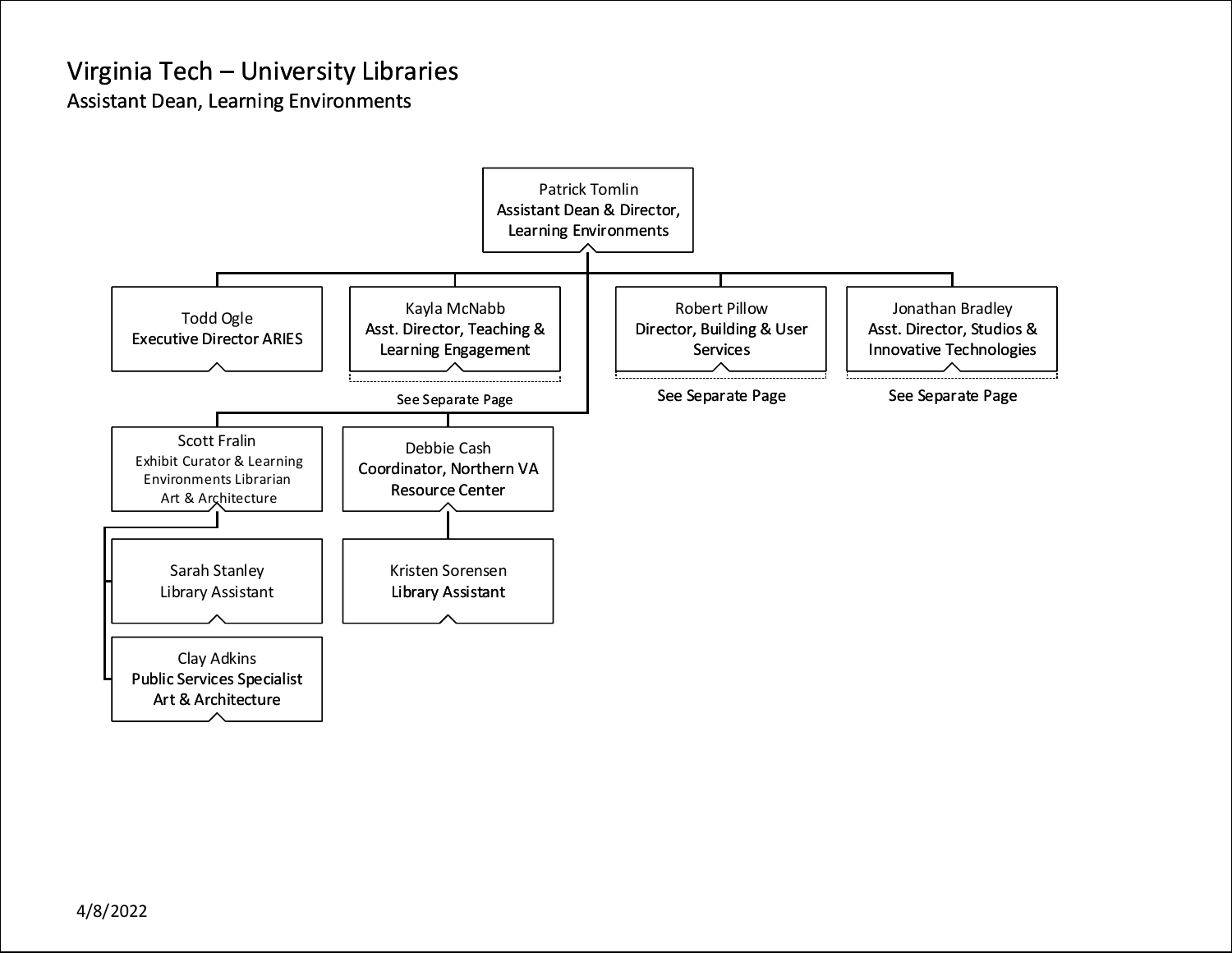## <span id="page-10-0"></span>Virginia Tech – University Libraries Building and User Services

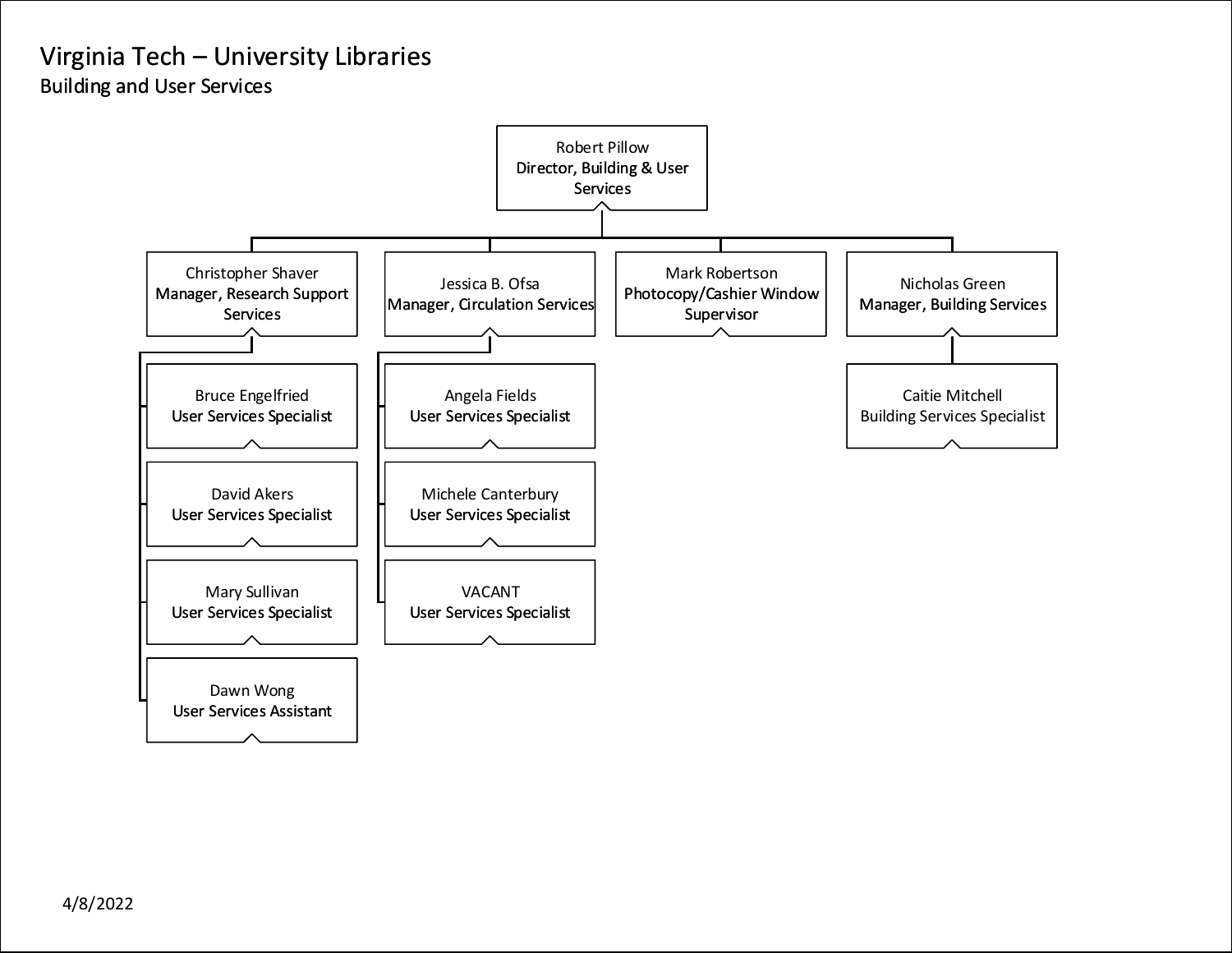<span id="page-11-0"></span>Studios & Innovative Technologies

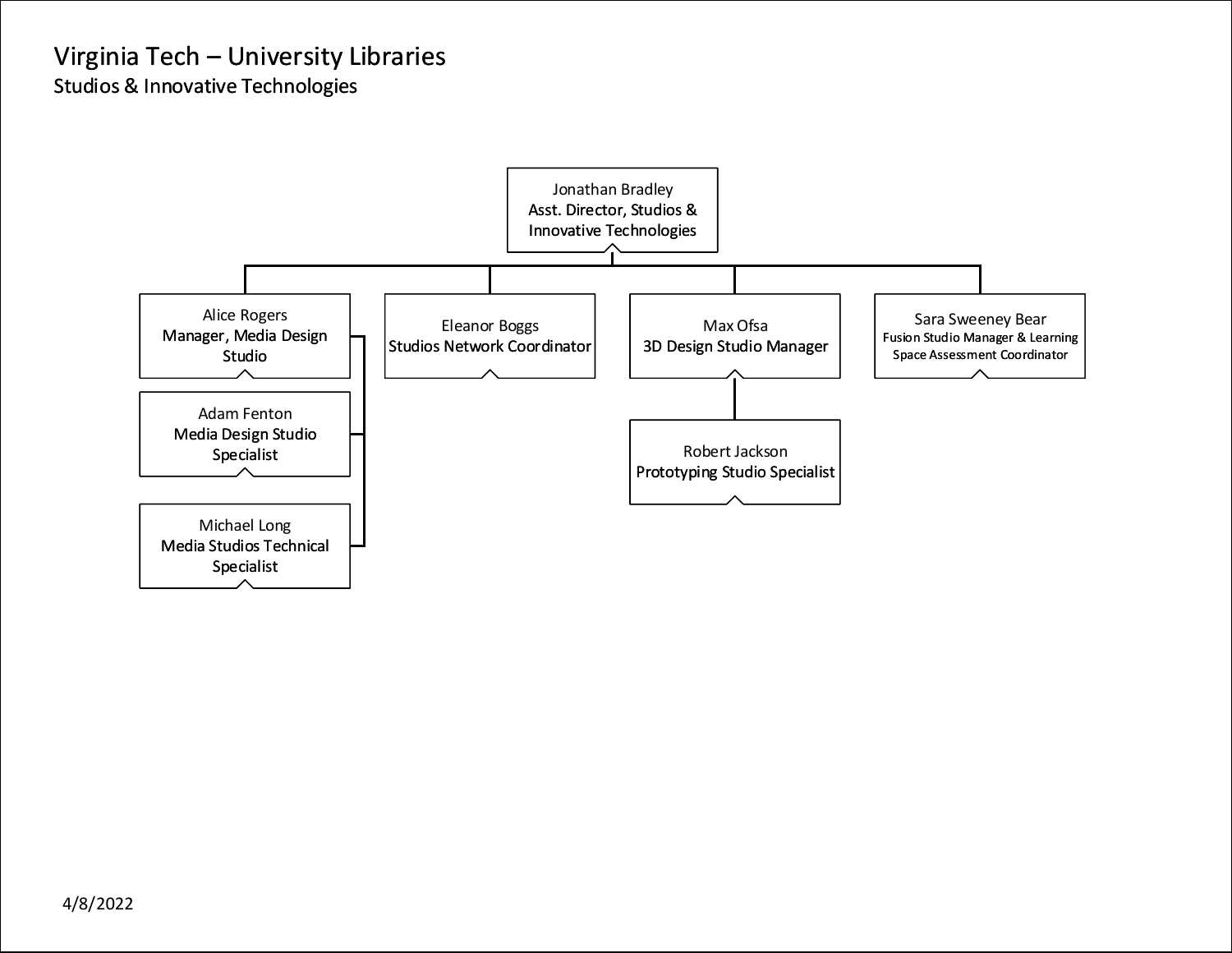<span id="page-12-0"></span>Teaching & Learning Engagement

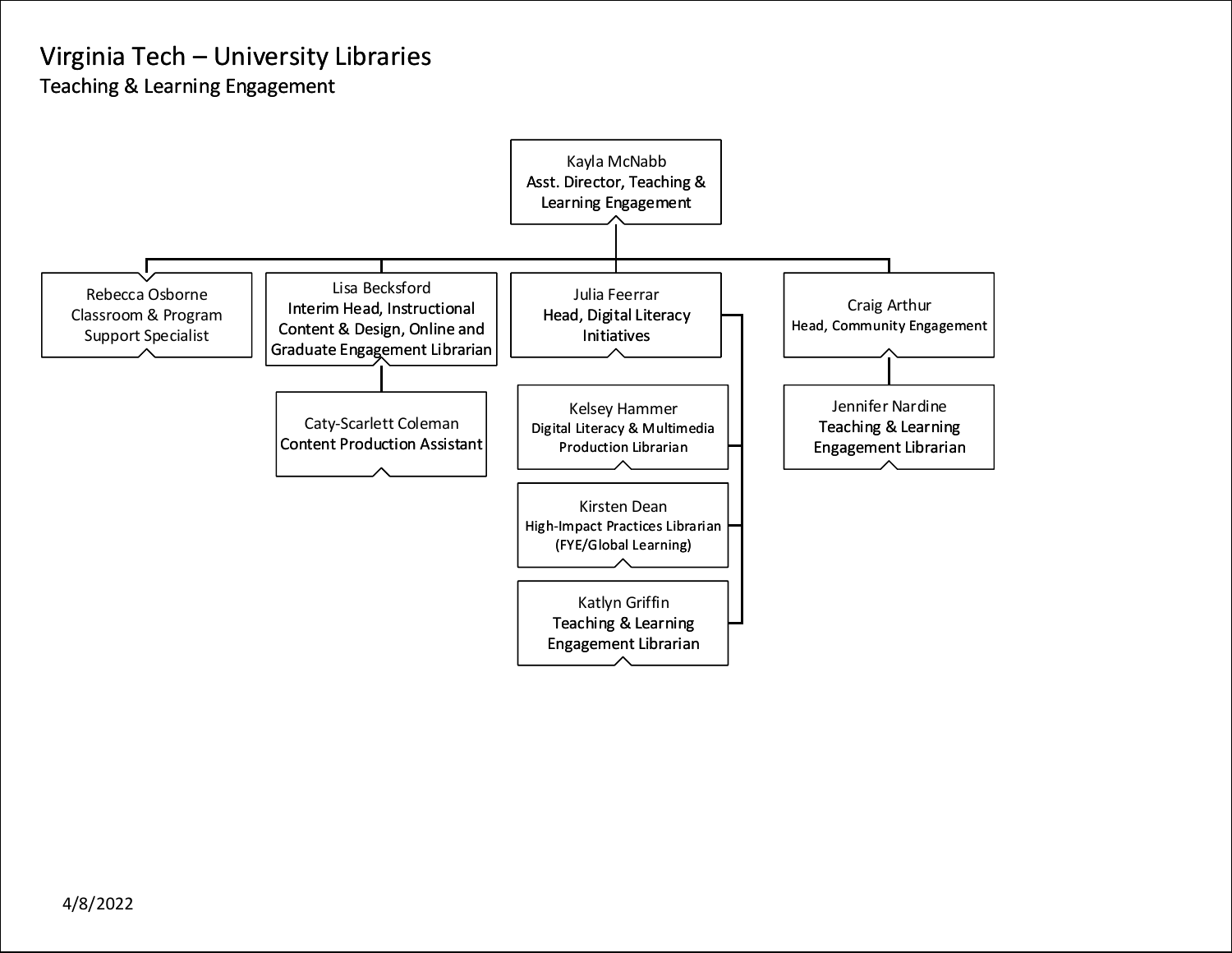### <span id="page-13-0"></span>Virginia Tech – University Libraries Assistant Dean, IT

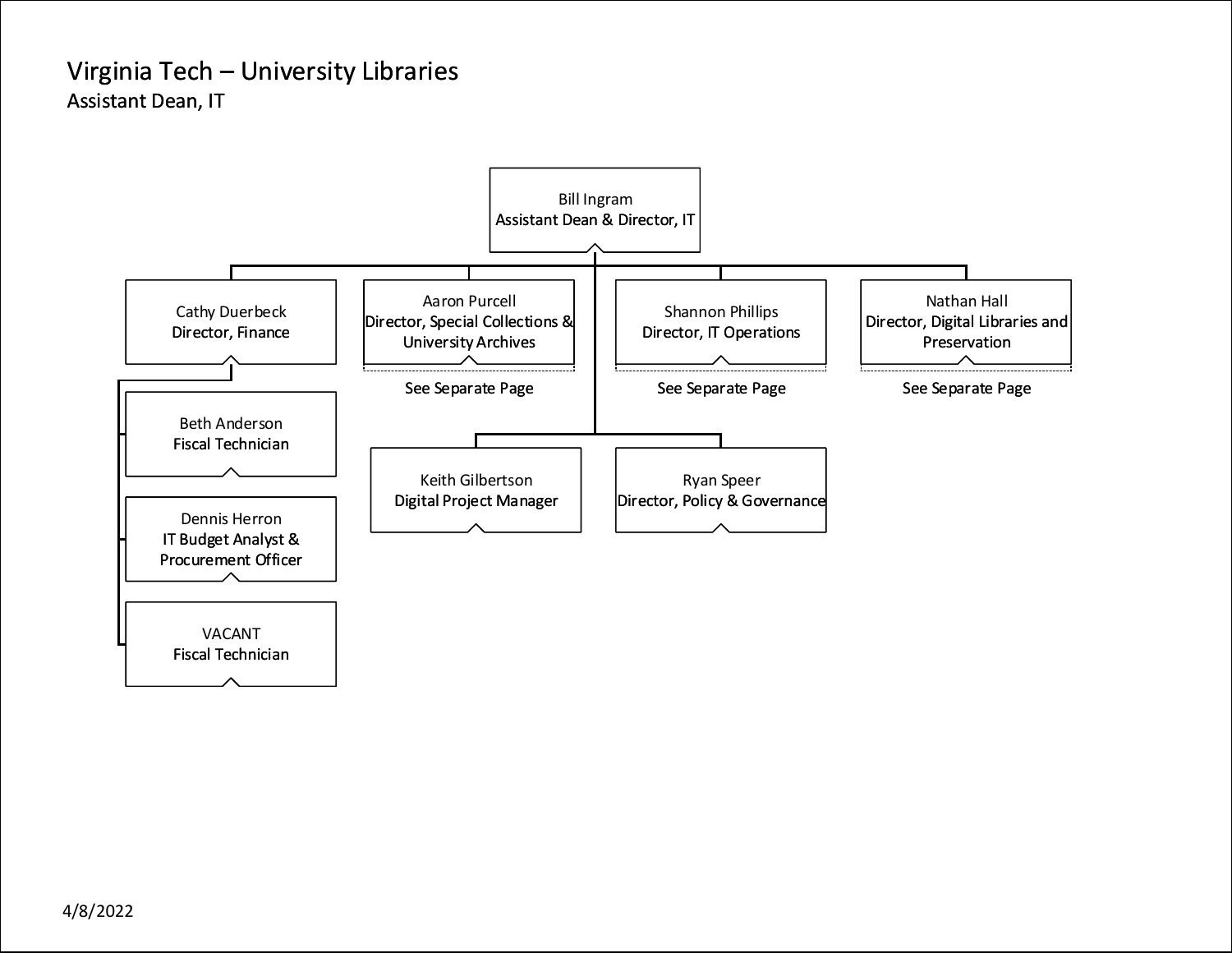## <span id="page-14-0"></span>Virginia Tech – University Libraries Digital Libraries and Preservation

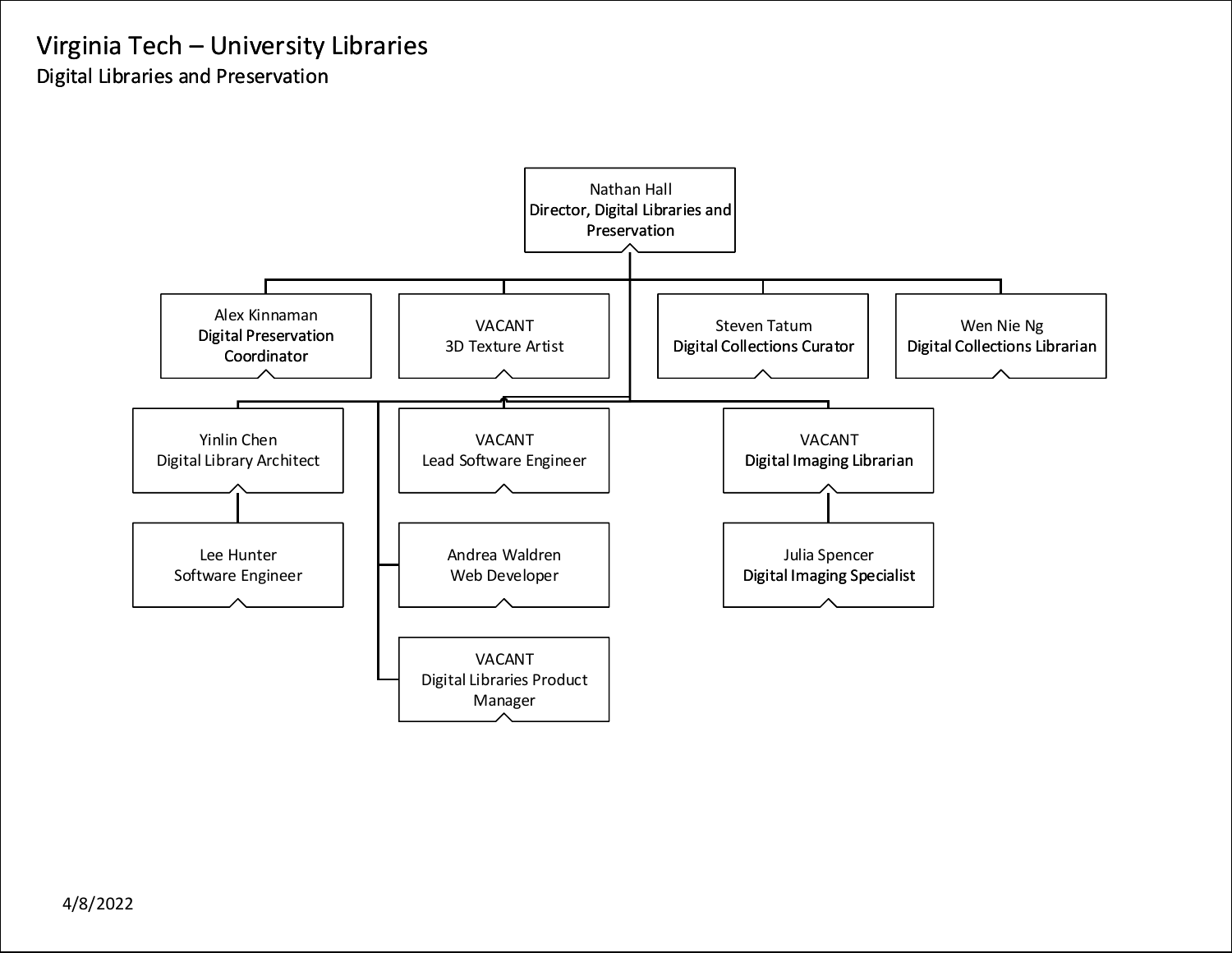### <span id="page-15-0"></span>Virginia Tech – University Libraries Special Collections & University Archives

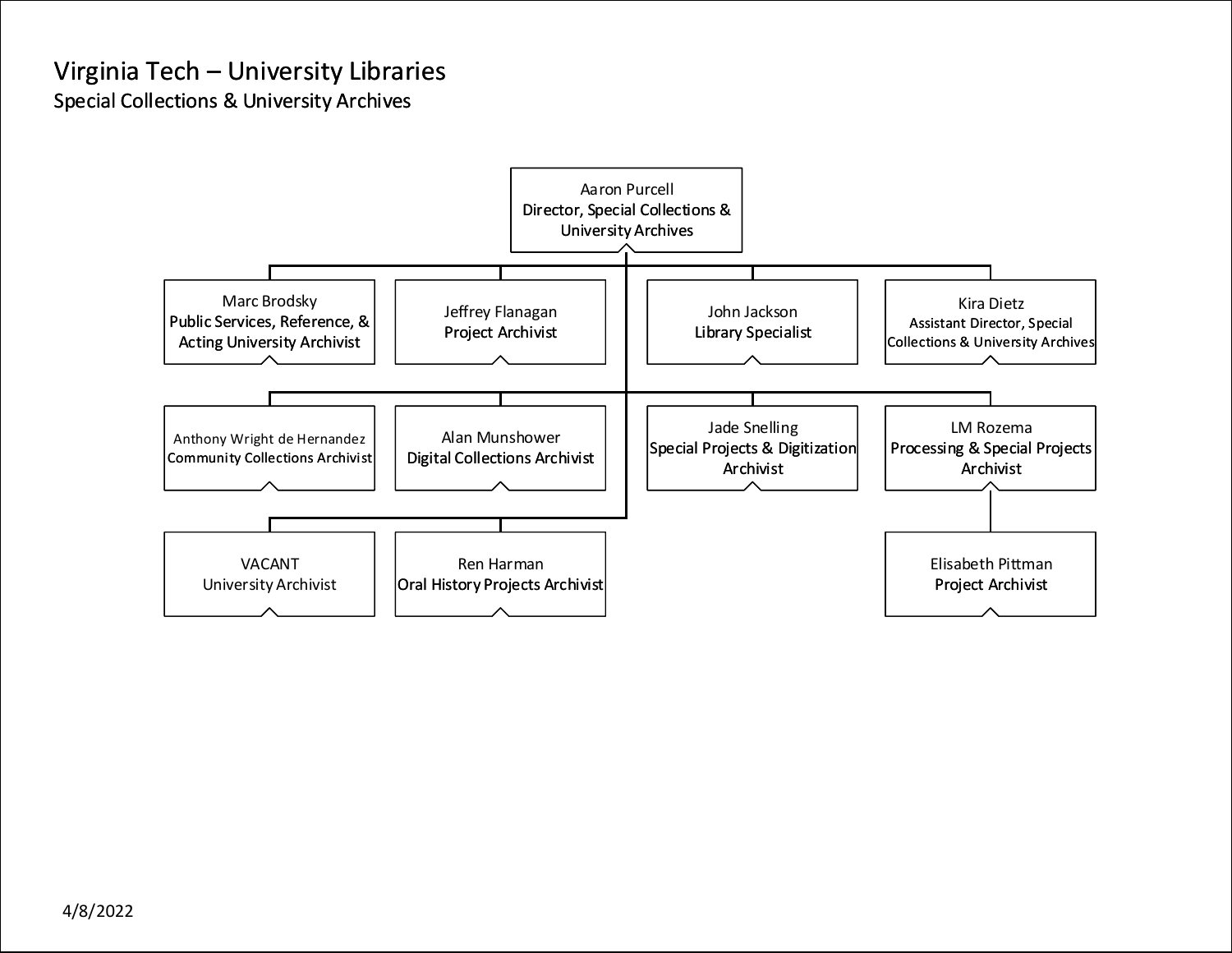## <span id="page-16-0"></span>Virginia Tech – University Libraries IT Operations